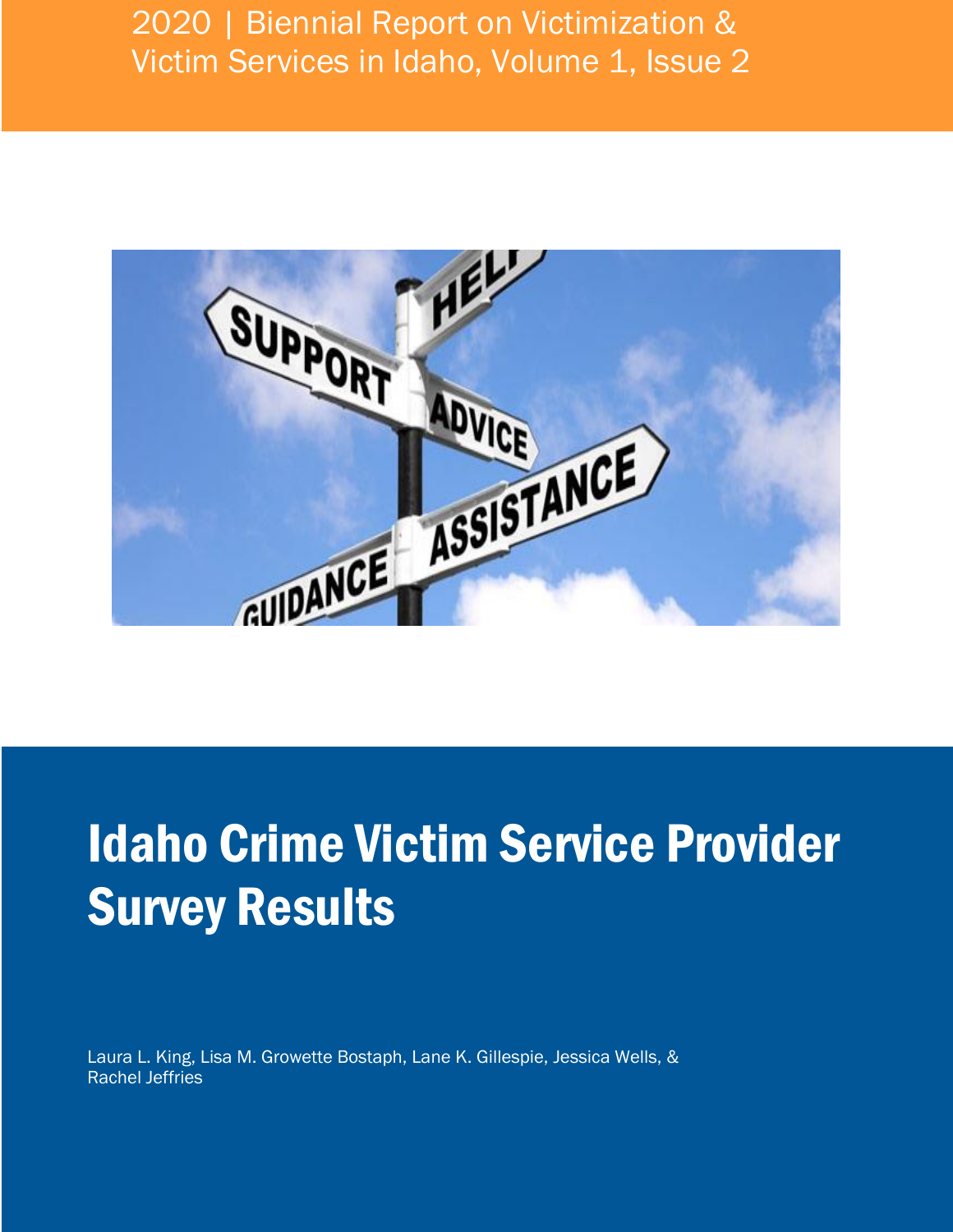## Idaho Crime Victim Service Provider Survey Results

The *Biennial Report on Victimization & Victim Services* is a series of papers on the state of victimization, response to victimization, impacts of crime on victims, and victim services in Idaho. The project is funded by the Idaho Council on Domestic Violence & Victim Assistance. For more information on the project, watch the introductory video at<https://www.boisestate.edu/sps-criminaljustice/victimization/> or contact Dr. Lisa Growette Bostaph at lisabostaph@boisestate.edu.



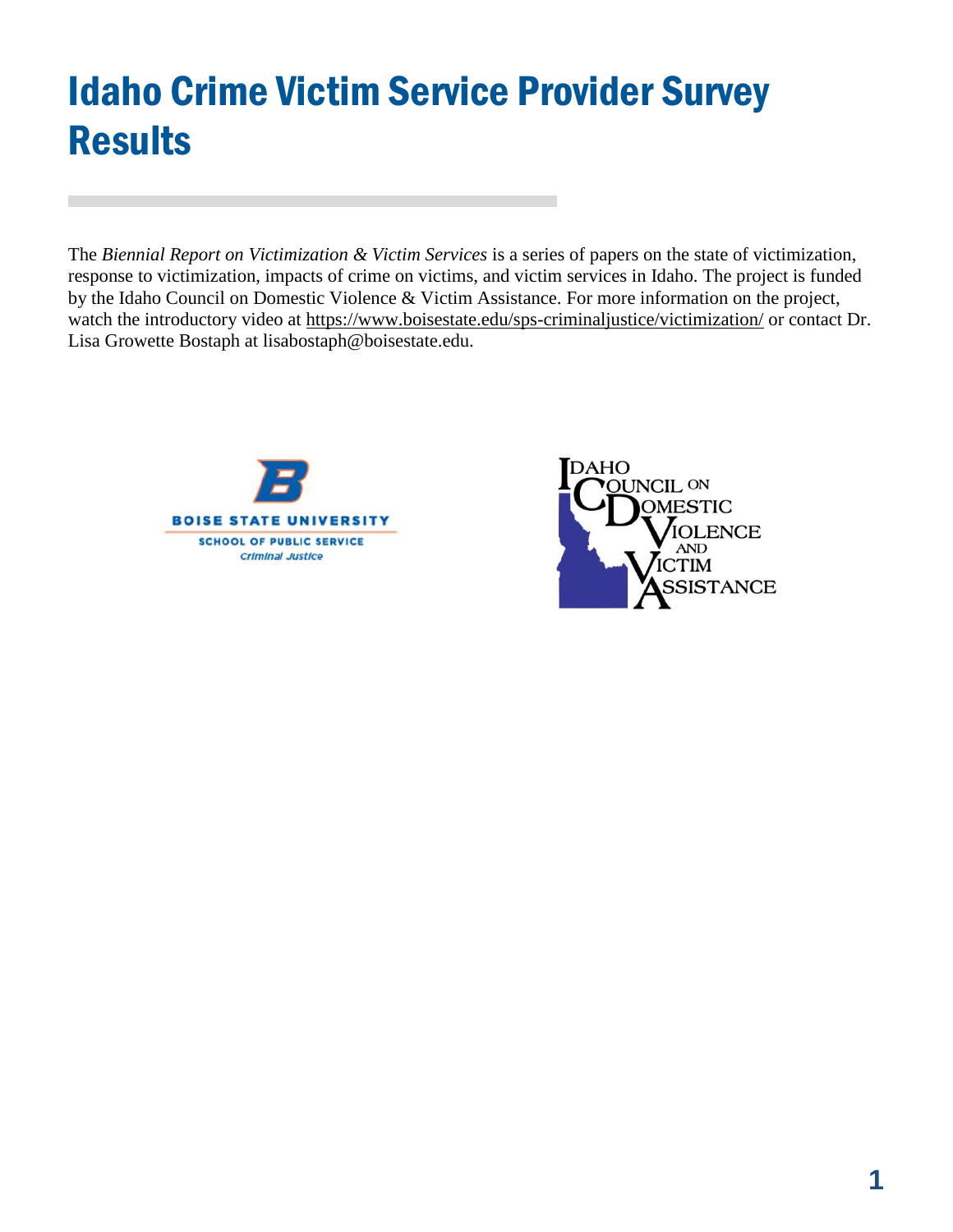## **Study Overview**

As a part of the *Biennial Report on Victimization & Victim Services*, a series of reports produced by Boise State University researchers and funded by the Idaho Council on Domestic Violence and Victim Assistance (ICDVVA), an online survey was administered to crime victim service providers across Idaho in order to examine agency characteristics, services, needs, and barriers. The survey was designed to gather several pieces of information surrounding service provision in 2019 such as the number and type of crime victims served, contact with underserved or vulnerable populations, breadth of services provided, services the agency wanted to offer but was unable to, any barriers the agencies faces in regard to service provision, and the administration of satisfaction surveys or other evaluation activities. Characteristics of the agencies were also requested including agency type, funding sources and limitations, membership, number of employees and volunteers, employee tenure and education, training requirements and needs, capacity-building efforts, greatest accomplishments, and agency location and service area.

The list of potential survey respondents was comprised of recipients of Victims of Crime Act (VOCA) funding, which was obtained from the ICDVVA, member agencies of the Idaho Coalition Against Sexual and Domestic Violence (ICASDV), and victim witness programs. The lists from ICDVVA and ICASDV contained contact information; contact information for victim witness programs was obtained via internet searches. The final list of recipients removed duplicates (i.e., agencies that were on more than one list) and agencies that are not crime victim service providers (i.e., some of the agencies on the ICASDV member list do not directly serve crime victims). Once these adjustments were made, a total of 103 individual agency email addresses comprised the list of potential participants.

Prior to beginning this study, approval was obtained from Boise State University's Institutional Review Board for the protection of human subjects in research. The survey was constructed in Qualtrics, an online survey platform, and all participants received an email invitation in February of 2020. The email provided an overview of the survey and the link to complete it. The first item on the survey included informed consent information describing that participation in the survey was voluntary and confidential. Agency representatives who agreed to participate clicked a button and proceeded with the survey. It was estimated that the survey would take approximately 15-20 minutes to complete. Reminders were sent to all participants in March and April. Due to the difficulties agencies faced because of COVID-19, and the time constraints of grant season, the survey was deployed once again in July in order to gather additional responses. The survey officially closed at the end of August of 2020.

The survey received a total of 82 responses. Of those, just under half were complete or partially complete. After removing duplicates and responses that were not complete enough for analysis, there were 36 survey responses which were appropriate for analysis. This equates to an approximate 35% response rate, which is generally consistent with online surveys.

## **Results**

Once the survey closed, the data were transferred into a statistical software program for analysis. The focus of the analysis was on describing agency characteristics; populations served; service provision and other agency activities; and needs and barriers. The results are organized by topic and described below. The final section of this report includes a brief summary of the study and detailed recommendations based on the findings.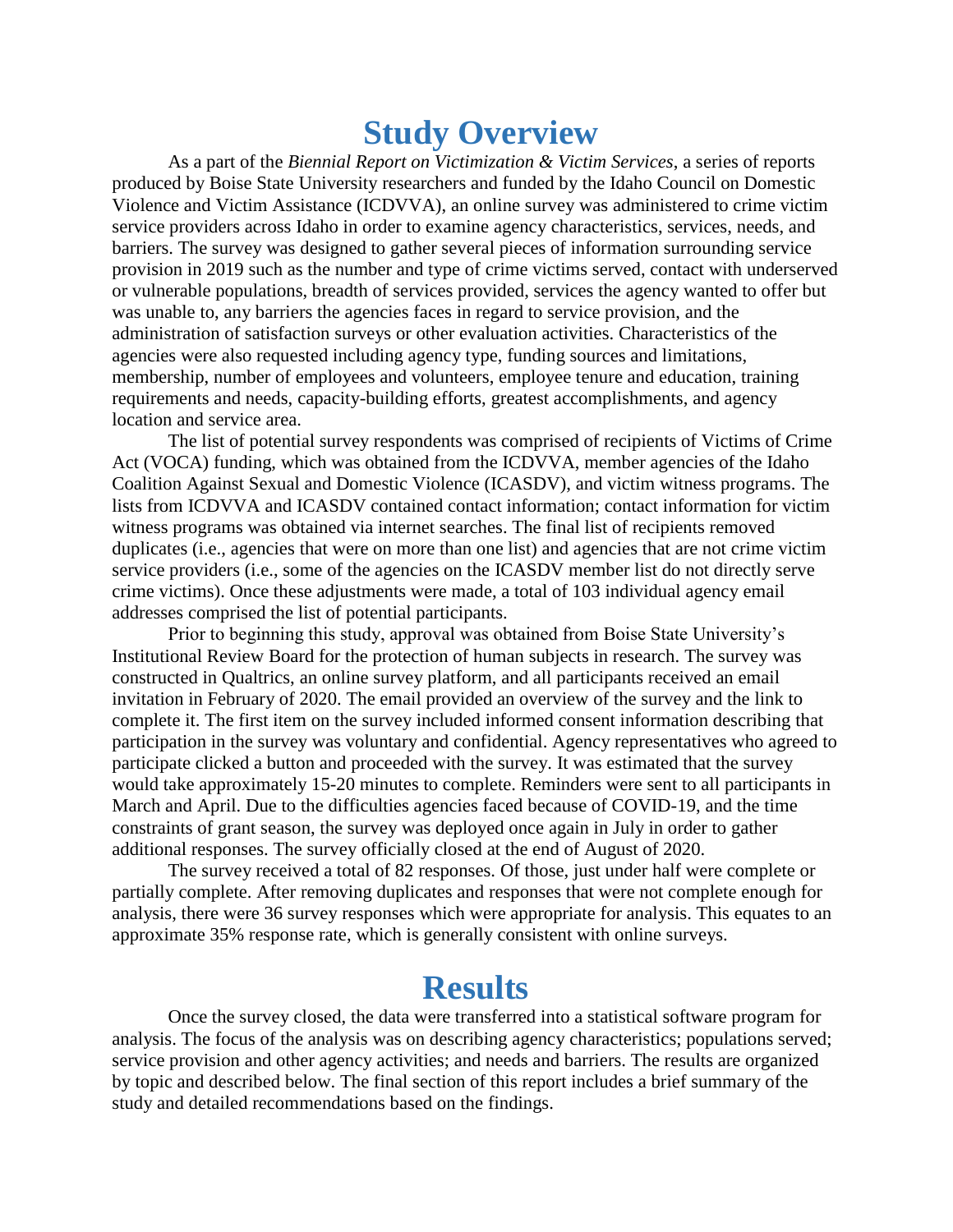## **Agency Characteristics**

Participants were asked several questions about the characteristics of their agencies (see Figure 1). In terms of agency type, the majority of the sample identified as being from a communitybased victim service agency  $(n=10)$ , followed by other  $(n=9; e.g., family justice center, refugee)$ resettlement, government victim services, civil legal services), victim witness – police (n=6), and victim witness – prosecution  $(n=5)$ .

Figure 1 *Agency Type*



Three identified as child advocacy centers and three indicated multiple agency functions (e.g., between community-based and family justice center). In terms of agency establishment (not shown), 29 respondents (80.6%) indicated that their agency was established 10 or more years ago. Four (11.1%) indicated their agency was established less than 10 years ago, one (2.8%) did not know, and two (5.6%) did not answer this question.

Table 1 displays additional agency characteristics including membership, evaluation, and funding<sup>1</sup>. Just over half of participants indicated that their agency was a member of the ICASDV.

#### Table 1

l

|  | Membership, Evaluation, and Funding in 2019 |  |  |  |
|--|---------------------------------------------|--|--|--|
|--|---------------------------------------------|--|--|--|

| Category/Variable                        | Frequency | Valid % | In terr         |
|------------------------------------------|-----------|---------|-----------------|
| Member of ICASDV                         | 22        | 62.9    | 63.9%           |
| Administered victim satisfaction surveys | 23        | 63.9    | agenc           |
| Conducted other types of evaluations     | 12        | 33.3    | victim          |
| Applied for ICDVVA funding               | 24        | 66.7    | and 33          |
| Received ICDVVA funding                  | 24        | 66.7    | other t         |
| Funding sources                          |           |         | Appro<br>confir |
| Federal (e.g., VOCA, FVPSA, SASP)        | 28        | 71.8    | agenc           |
| Donations                                | 24        | 61.5    | from t          |
| City or county funding                   | 17        | 43.6    | 2019:           |
| Idaho State Domestic Violence Fund       | 13        | 33.3    | fundir          |
| Other                                    |           | 43.6    |                 |

ns of evaluation. indicated that their y administered satisfaction surveys 3.3% conducted types of evaluations. ximately 67% med that their y applied for funding the ICDVVA in and all received the ng. The reasons for

<sup>1</sup> Percentages do not total 100% as respondents were able to select more than one answer.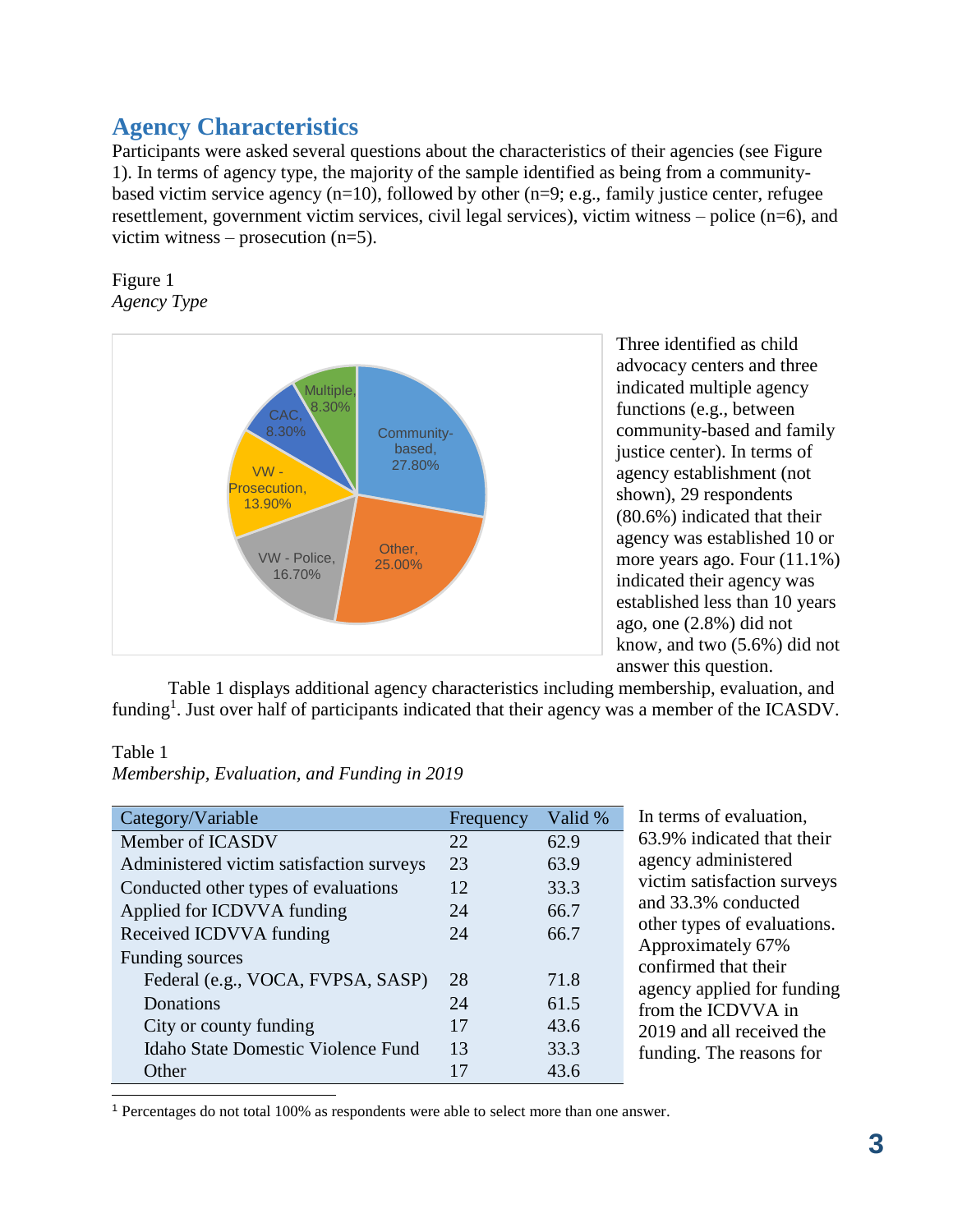not applying for ICDVVA funding (not shown) included using other sources for funding and not being aware of the ability to apply for it. When asked about funding sources, the majority indicated that their agency relies on federal funding (71.8%) or donations (61.5%). Just under half of respondents selected city or county funding  $(43.6\%)$ , other  $(43.6\%; e.g.,$  attorney fees, foundations, insurance, National Children's Allliance, Idaho State Legislature, fundraising, private grants, the United Way), and the Idaho State Domestic Violence Fund (33.3%).

Agency personnel characteristics are displayed in Table 2. In terms of the number of employees and volunteers, there was quite a bit of variation. Full-time employees ranged from 1- 388 with an average of 46.7, part-time employees ranged from 0-124 with an average of 9.1, and volunteers ranged from 0-345 with an average of 44.1. The majority of employees who provide direct services have been employed for 4-9 years (42.4%), followed by 1-3 years (30.3%).

#### Table 2

| Variable/Category            | Frequency $(\%)$ | Average | Range     | Education                          |
|------------------------------|------------------|---------|-----------|------------------------------------|
| Full-time employees in 2019  |                  | 46.7    | 1-388     | requirements for<br>direct service |
| Part-time employees in 2019  |                  | 9.1     | $0-124$   | providers ranged                   |
| Volunteers in 2019           |                  | 44.1    | $0 - 345$ | from high school                   |
| Average time of employment   |                  |         |           | diploma/GED to                     |
| Less than 1 year             | 3(9.1)           |         |           | Master's degree with               |
| $1-3$ years                  | 10(30.3)         |         |           | Bachelor's degree                  |
| 4-9 years                    | 14(42.4)         |         |           | being the most                     |
| 10 or more years             | 5(15.2)          |         |           | frequently selected                |
|                              |                  |         |           | (37.5%). A few                     |
|                              |                  |         |           | participants noted                 |
| Minimum education required   |                  |         |           | that experience is                 |
| High school diploma/GED      | 6(18.8)          |         |           | more important than                |
| Some college                 | 6(18.8)          |         |           | education-level.                   |
| Bachelor's degree            | 12(37.5)         |         |           | Almost 90% of                      |
| Master's degree              | 3(9.4)           |         |           | respondents                        |
| Other                        | 5(15.6)          |         |           | indicated that                     |
|                              |                  |         |           | additional training is             |
|                              |                  |         |           | required for those                 |
| Additional training required |                  |         |           | who directly serve                 |
| Yes                          | 31 (88.6)        |         |           | victims. When asked                |
| N <sub>o</sub>               | 3(8.6)           |         |           | about the type of                  |
| Don't know                   | 1(2.9)           |         |           | training, most require             |
|                              |                  |         |           | a certain number of                |
|                              |                  |         |           | hours or credits of                |

*Personnel Characteristics*

continuing education. There was quite a bit of variation with some requiring five hours and others requiring 40. A number of respondents mentioned specific topics as well such as domestic violence, sexual assault, trauma-informed approaches, ethics, victims' rights, underserved/vulnerable populations, and self-care.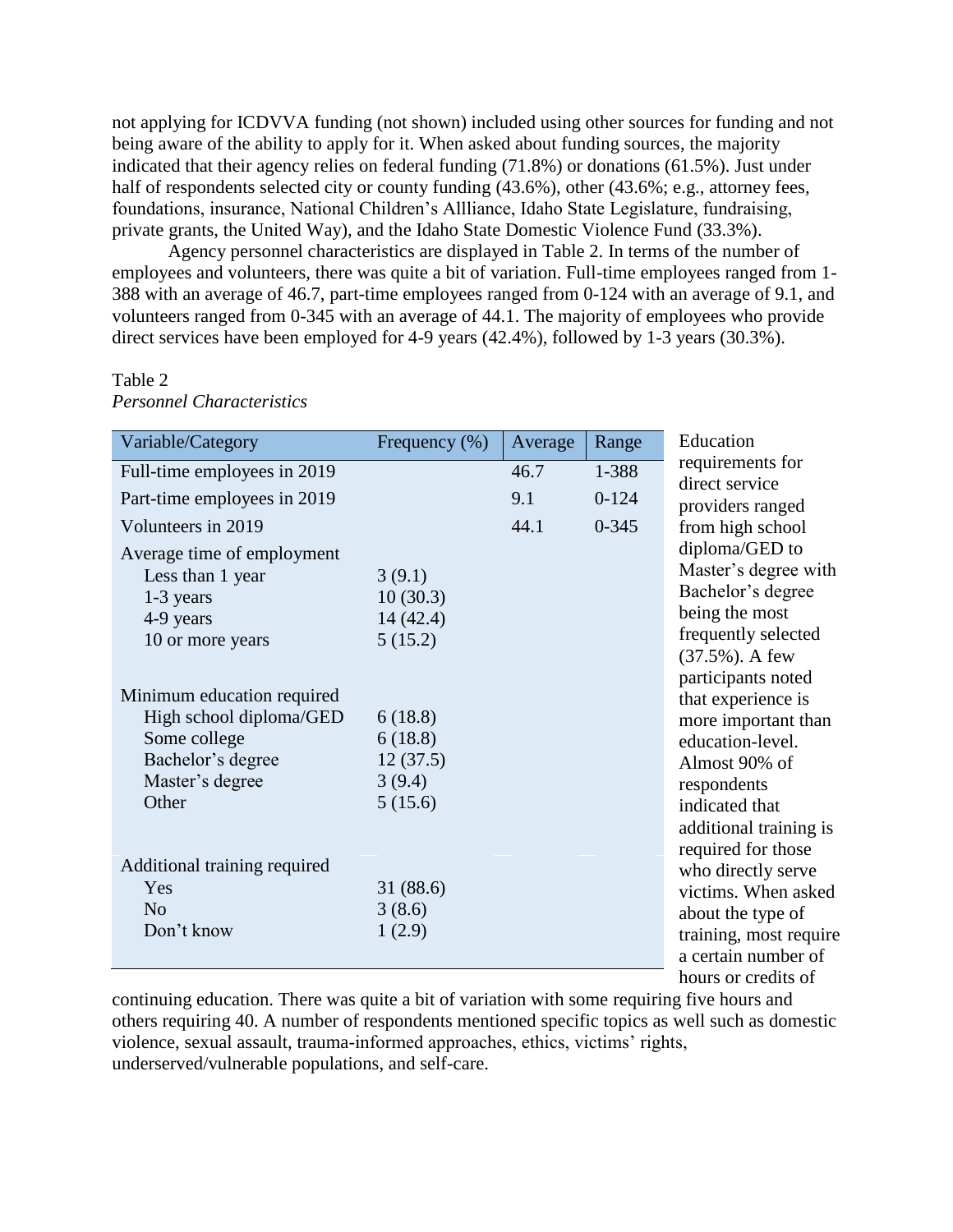When asked if additional training opportunities are needed for direct service providers, respondents provided a number of suggestions (see Figure 2). A few related to how and where trainings are offered (e.g., near Twin falls, online). Some provided broad suggestions (e.g., free multidisciplinary trainings, more advanced training in Idaho, current best practices) whereas others mentioned specific topics (e.g., meeting the needs of marginalized communities, court processes, protection and restraining orders, victim compensation regulations, and tangible information for advocates to help survivors with things such as the Address Confidentiality Program, breaking leases, working with Child Protection Services, and obtaining financial assistance).

#### Figure 2 *Additional Training Needs*



Participants were asked about efforts their agency has taken to build capacity, enhance employees' leadership skills, improve day-to-day operations and/or engage in succession planning. The most frequent responses (not shown) revolved around training, including internal, local, and national trainings. Weekly meetings with staff, annual staff retreats, attendance at conferences, and collaboration with local agencies were also common. A few respondents mentioned adding new agency positions as needed, improving the efficiency of record-keeping and daily processes, successfully increasing the number of volunteers they have, allowing staff members to lead projects to gain leadership experience, improving fundraising efforts, focusing on employee wellness, and utilizing an organizational development coach.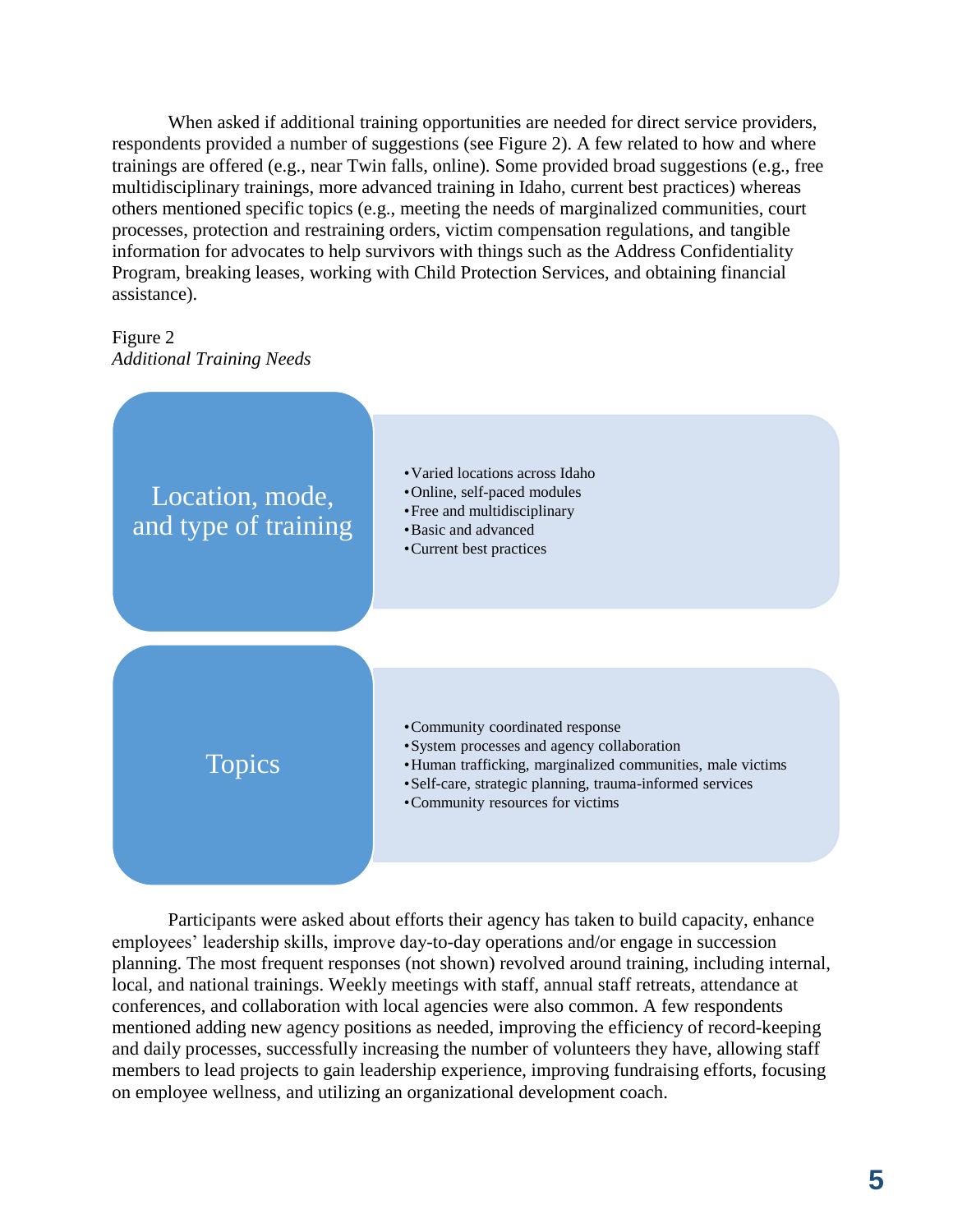In order to determine victim service availability across the state, respondents were asked in which county their agency is located (see Figure 3). The majority of participants (n=28) indicated one agency location. Five respondents left this question blank and three indicated multiple agency locations across the state. The counties most frequently selected for agency location included Ada (n=11), Canyon (n=11), Kootenai (n=5), Bonneville (n=3), Twin Falls (n=3), and Bonner (n=2). One participant each selected Bannock, Bingham, Cassia, Jefferson, Nez Perce, and Oneida counties. As can be seen in Figure 3, most of the respondents were from agencies in the panhandle and more southern counties in Idaho.





Given the rurality of Idaho, and barriers faced by victim service providers in rural areas (Gillespie et al., 2019), additional analyses were conducted to examine agency location and geographic isolation. The Economic Research Service (ERS) provides designations of all counties in the U.S. as metro or non-metro. This classification is based on population size, extent of urbanization, and whether the county is adjacent to a metro area (Economic Research Service [ERS], 2013). Idaho counties that are considered metro include Ada, Bannock, Boise, Bonneville, Butte, Canyon, Franklin, Gem, Jefferson, Kootenai, Nez Perce, and Owyhee (ERS, 2013). Thus, 80.6% of the participants in this

survey reported agency locations in metro counties (i.e., more urban) with the remaining 19.4% in non-metro counties (i.e., more rural).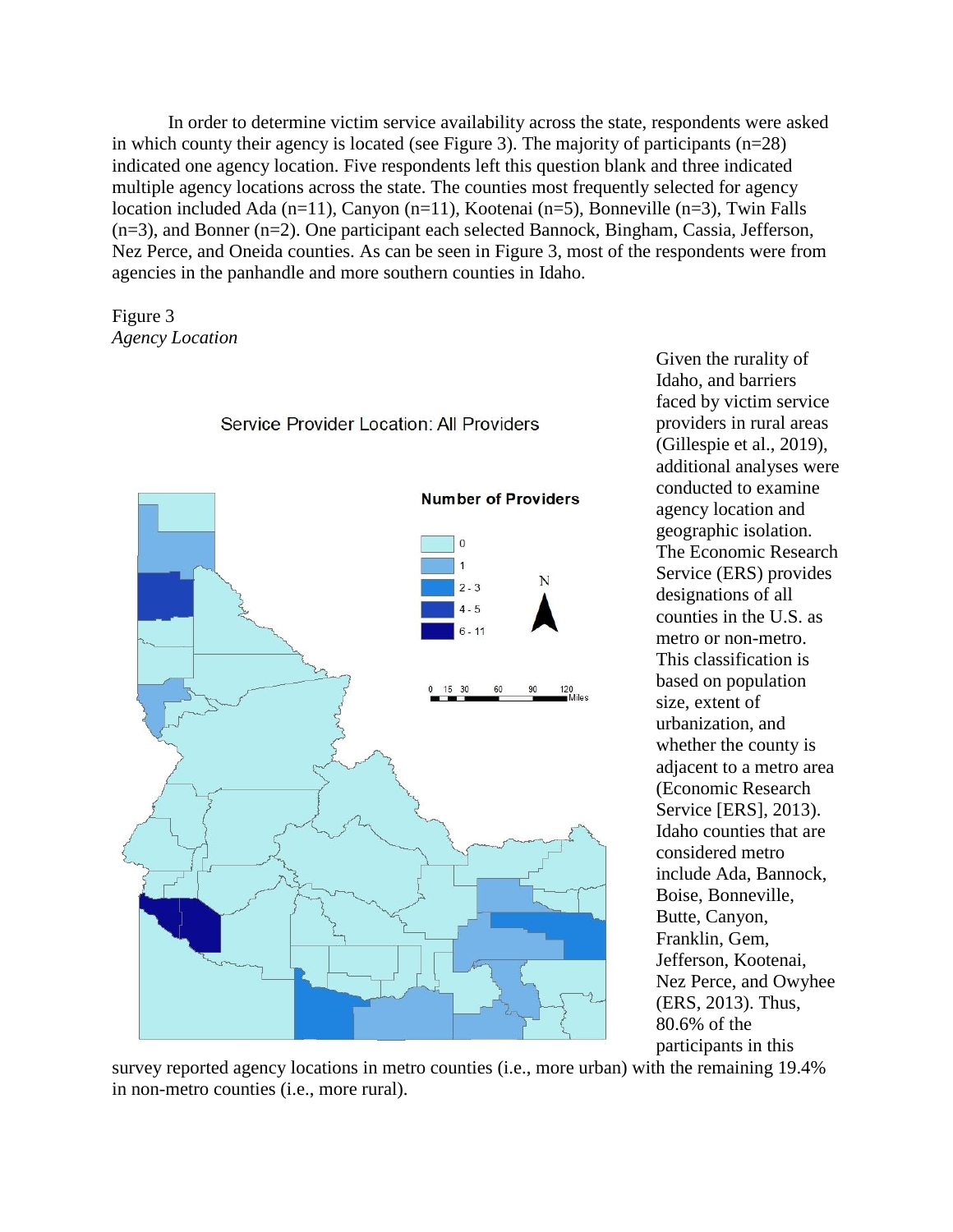In addition to agency location, respondents were asked about which counties their agency serves. All 44 counties were listed and there was an option for statewide service area. The number of counties served ranged from 1-44 with an average of 6.61. This average is likely inflated due to three respondents indicating their agency serves the entire state. In fact, excluding the three statewide agencies, the number of counties served ranged from 1-10 with an average of 2.87 and just over 60% of participants reported that their agency serves 1-2 counties. Additionally, 51.5% indicated that at least half of their agency's service area is comprised of non-metro counties with only seven serving solely non-metro counties.





Figure 4 displays agency service areas. The most frequently served counties included Canyon (n=15), Ada (n=12), Payette (n=8), and Washington (n=7). Similar to agency location, the more frequently served counties included those in the panhandle and more southern counties in the state. It is important to note the 10 counties that are served only by the three agencies that serve the entire state (all falling into the 'other' category for agency type). As displayed in Figure 4, these less frequently served counties cluster into three main areas. The first cluster, located in the southern portion of the panhandle, includes Latah, Nez Perce, Lewis, Clearwater, and Idaho counties. The second cluster is located in the southeastern portion of the state and is comprised of Power, Bannock, Caribou, and Bear Lake counties. The last area includes just one county located

in the middle of the state: Camas County. While other victim service agencies may serve these areas, they did not participate in this survey to provide information about agency characteristics, services, needs, and barriers.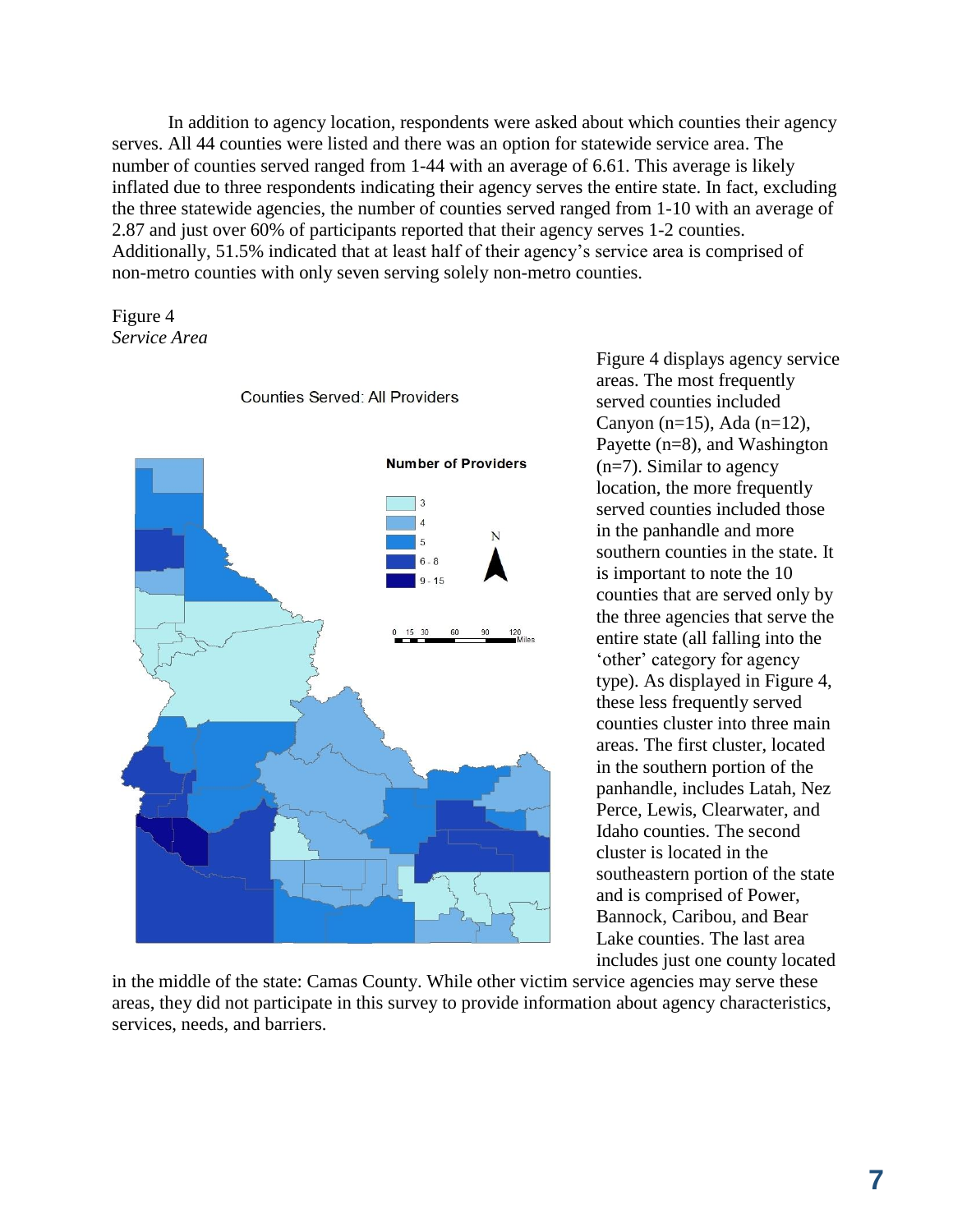## **Populations Served**

Three-quarters or more of respondents indicated that their agency served domestic/intimate partner violence, child sexual abuse, adult sexual assault/rape, child physical abuse/neglect, stalking/harassment, and teen dating violence victims in 2019 (see Table  $3)^2$ .

#### Table 3

| Category                            | Frequency | Valid % | About half of agencies served  |
|-------------------------------------|-----------|---------|--------------------------------|
| Domestic/Intimate partner violence  | 32        | 88.9    | victims of elder sexual abuse, |
| Child sexual abuse                  | 32        | 88.9    | elder physical abuse/neglect,  |
| Adult sexual assault/rape           | 29        | 80.6    | homicide survivors, non-       |
| Child physical abuse/neglect        | 29        | 80.6    | DV/IPV adult physical          |
| Stalking/harassment                 | 29        | 80.6    | assault, and                   |
| Teen dating violence                | 27        | 75.0    | economic/property crimes.      |
| Elder sexual abuse                  | 20        | 55.6    | Less frequently selected were  |
| Elder physical abuse/neglect        | 19        | 52.8    | victims of driving under the   |
| Homicide survivors                  | 19        | 52.8    | influence (DUI) and            |
| Adult physical assault (not DV/IPV) | 18        | 50.0    | human/sex trafficking. The     |
| Economic/property                   | 16        | 44.4    | 'other' category included      |
| <b>DUI</b>                          | 12        | 33.3    | responses such as no contact   |
| Other                               | 10        | 27.8    | order violations, hate crime,  |
| Human/sex trafficking               | 5         | 13.9    | and mass violence.             |

*Types of Crime Victims Served in 2019*

Respondents were also asked which type of crime victims were served most frequently in 2019 (see Figure 5)<sup>2</sup>. Well over half indicated victims of domestic/intimate partner violence.

#### Figure 5

l

*Most Frequently Served Crime Victims in 2019*



Various forms of child abuse and adult sexual assault were the next most frequently reported. The 'other' category included responses such as mass violence, trafficking, property crime, and homicide survivors. Last, three respondents indicated serving stalking victims most frequently.

<sup>2</sup> Percentages do not total 100% as respondents were able to select more than one answer.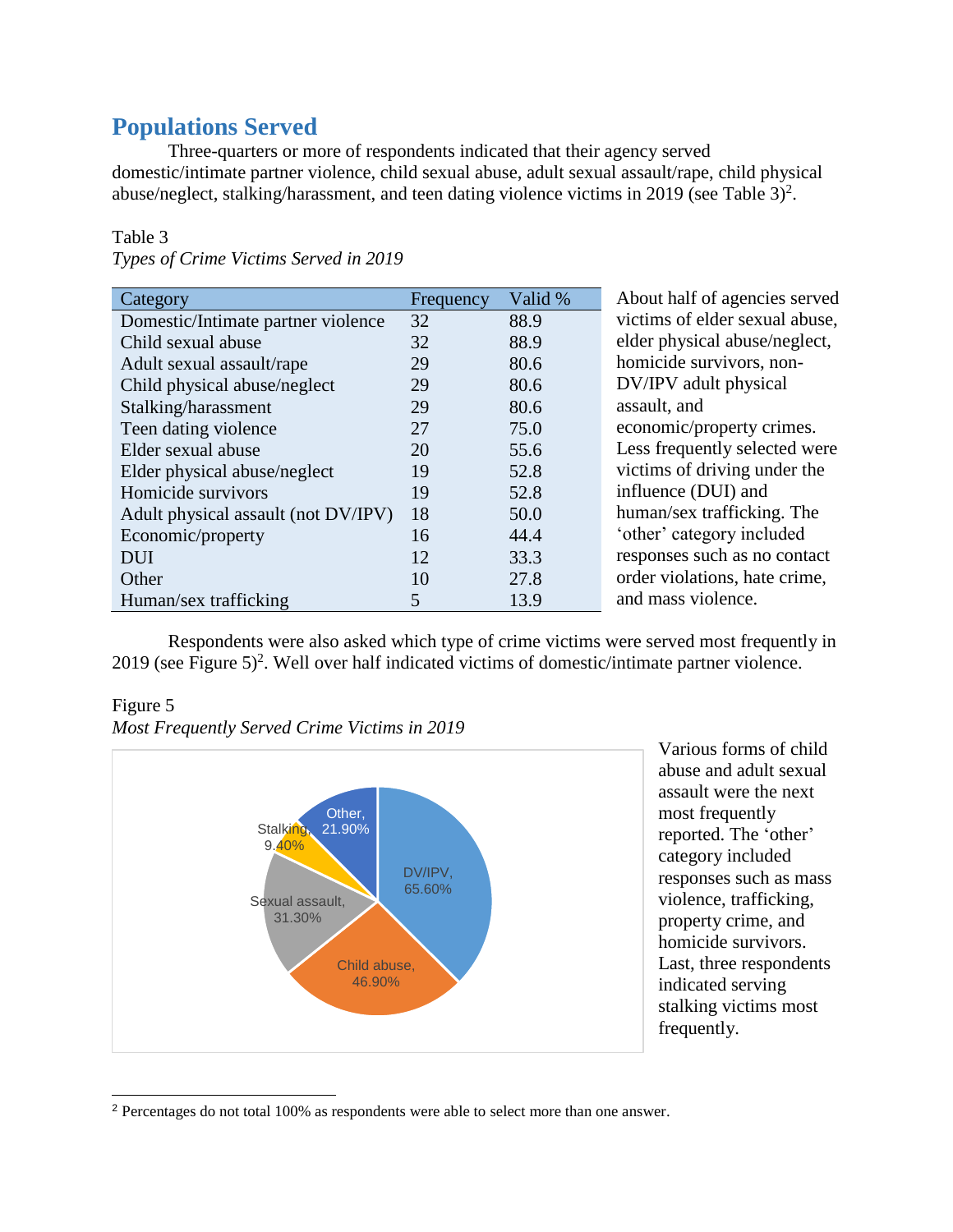The number of victims served varied dramatically among responses (see Table 4). The total number of reported contacts in 2019, including initial contacts and follow-ups, ranged from 78 to almost 40,000 with an average of just over 4,000. When the one outlier response of almost 40,000 was removed, the range was 79 to just under 16,000 with an average of 2,490.

#### Table 4

#### *Number of Victims Served in 2019*

| Variable                           | Average | Range     |  |
|------------------------------------|---------|-----------|--|
| Total contacts <sup>3</sup>        | 4,195.1 | 78-39,652 |  |
| Unduplicated contacts <sup>4</sup> | 833.7   | 47-5,140  |  |

Unduplicated contacts (initial contacts only) ranged from 47 to just over 5,000 with an

average of 833. This average did not appear to be inflated due to any single agency.<sup>4</sup>

In regard to traditionally underserved and vulnerable populations, almost 92% of respondents selected children and teens. The next most frequently indicated included people with disabilities, Hispanic/Latinx, and LGBTQ individuals (see Table 5)<sup>5</sup>. More than 50% reported serving people with mental health issues, non-English speaking, Native American, college students, elderly individuals, migrant workers, other racial/ethnic minorities, and refugees. One agency indicated they also serve homeless populations. Overall, the majority of participants indicated that their agency served a variety of underserved and vulnerable populations in 2019, many of which have specialized service needs. In fact, the number of populations served ranged from 2-13 with an average of 10.2. Over half of the survey respondents (51.4%) indicated that their agency serves 11 or more of these underserved, vulnerable, and marginalized populations.

| Category                          | Frequency | Valid Percent <sup>1</sup> |
|-----------------------------------|-----------|----------------------------|
| Children (12 years or younger)    | 33        | 91.7                       |
| Teens $(13-17 \text{ years old})$ | 33        | 91.7                       |
| People with disabilities          | 32        | 88.9                       |
| Hispanic/Latinx                   | 30        | 83.3                       |
| <b>LGBTO</b>                      | 30        | 83.3                       |
| People with mental health issues  | 29        | 80.6                       |
| Non-English speaking              | 29        | 80.6                       |
| Native American                   | 28        | 77.8                       |
| College students                  | 25        | 69.4                       |
| Elderly (65 years or older)       | 25        | 69.4                       |
| Migrant workers                   | 21        | 58.3                       |
| Other racial/ethnic minorities    | 21        | 58.3                       |
| Refugees                          | 20        | 55.6                       |
| Other                             |           | 2.8                        |

Table 5 *Underserved and Vulnerable Populations Served in 2019*

l

<sup>3</sup> Missing: 6 (16.7%)

<sup>4</sup> One agency indicated they do not track whether contacts are initial or follow-ups.

<sup>5</sup> Percentages do not total 100% as respondents were able to select more than one answer.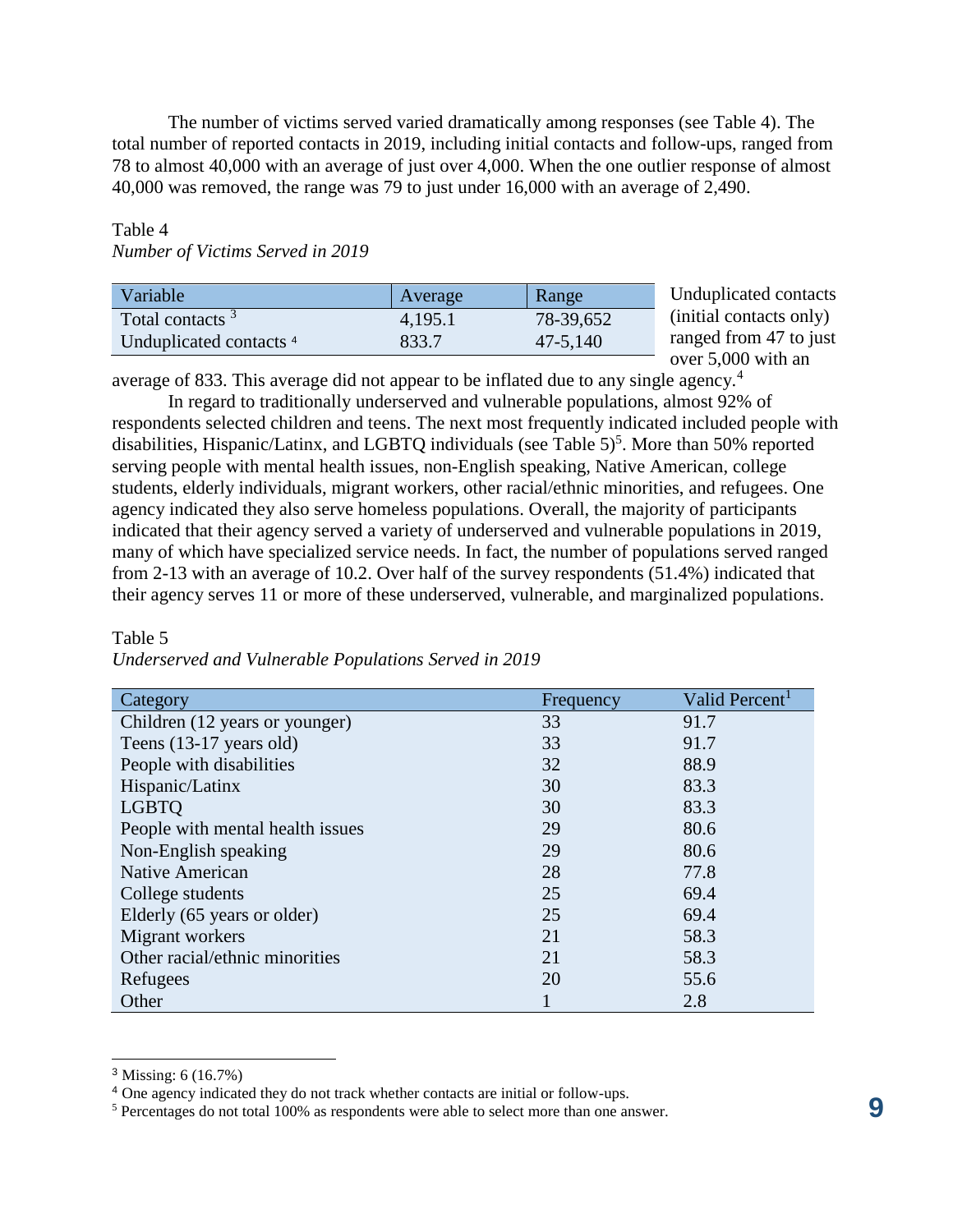Participants were asked, via an open-ended question, which types of underserved and vulnerable populations they served most frequently (see Figure  $6$ <sup>6</sup>. Forty percent of respondents reported most often serving children. The 'other' category elicited a variety of responses including migrant workers, victims in rural areas, the elderly, victims living in poverty, people with mental health issues, college students, and people with disabilities. Several respondents also indicated Hispanic/Latinx, undocumented, and non-English speaking victims. Similar issues with these often overlapping populations were described: difficulty finding a translator and fear of authorities. Teens, refugees, or LGBTQ individuals were each reported by 4-5 respondents.

#### Figure 6

l





## **Service Provision and Other Agency Activities**

Participants were asked to indicate which services their agency provided in 2019. The number of services provided ranged from 2-17 with an average of 10.67. The most frequently provided services, indicated by more than 70% of respondents, included referral to other services including legal assistance, providing information about crime victims' rights, and accompaniment to court or other legal proceedings (see Table  $6)^6$ . Less than 50% of respondents selected accompaniment to hospital/medical services, shelter/temporary housing, individual

<sup>6</sup> Percentages do not total 100% as respondents were able to select more than one answer.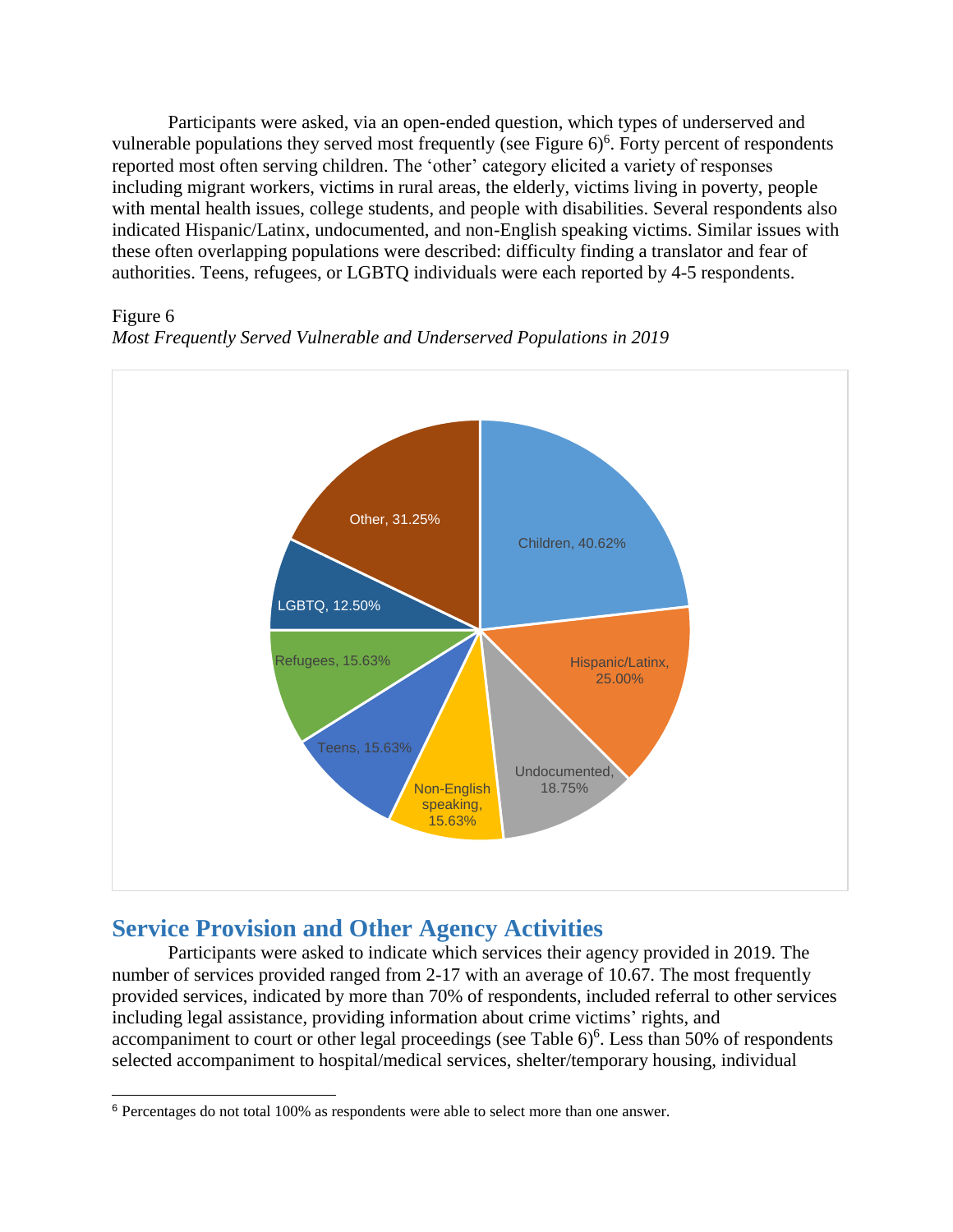counseling, child care, hotlines, medical care/services, and assistance obtaining restitution. Participants who indicated 'other' described services such as property repair, home security, child forensic interviews, child protection, paralegal assistance, and provision of legal services.

| Category                                              | Frequency | <b>Valid Percent</b> |
|-------------------------------------------------------|-----------|----------------------|
| Referral to other services including legal assistance | 34        | 87.2                 |
| Information about crime victims' rights               | 32        | 82.1                 |
| Accompaniment to court or other legal proceedings     | 28        | 71.8                 |
| Emergency services (e.g., food, clothing)             | 27        | 69.2                 |
| Crisis intervention                                   | 26        | 66.7                 |
| Assistance obtaining victim compensation              | 25        | 64.1                 |
| Assistance filing protection/restraining orders       | 24        | 61.5                 |
| Orientation to the criminal justice system            | 24        | 61.5                 |
| Accompaniment to interviews with law enforcement      | 21        | 53.8                 |
| Group counseling/programs                             | 21        | 53.8                 |
| Transportation                                        | 20        | 51.3                 |
| Accompaniment to hospital/medical services            | 18        | 46.2                 |
| Shelter/temporary housing                             | 17        | 43.6                 |
| Individual counseling                                 | 15        | 38.5                 |
| Child care                                            | 14        | 35.9                 |
| Hotlines                                              | 12        | 30.8                 |
| Medical care/services                                 | 11        | 28.2                 |
| Assistance obtaining restitution                      | 9         | 23.1                 |
| Other                                                 | 6         | 15.4                 |

#### Table 6 *Services Provided in 2019*

Eight respondents (22.2%) reported that their agency had to deny services to a victim last year (see Figure 7). The reasons for denial of services revolved around funding and eligibility requirements (e.g., did not meet requirements for emergency shelter, funding criteria, or benefits) while others noted staffing issues (e.g., lack of volunteers, unable to establish mentor).

#### Figure 7

*Denial of Services and Multilingual Services Offered*



Offering services in languages other than English is needed in several areas throughout the state. In fact, almost 92%  $(n=33)$  of respondents

indicated that their agency offers services in other languages (see Figure 7). The most frequently reported language other than English was Spanish. Others included American Sign Language, Amharic, Arabic, Bosnian, Burmese, Dari, Farsi, French, Japanese, Karen, Kinyarwanda,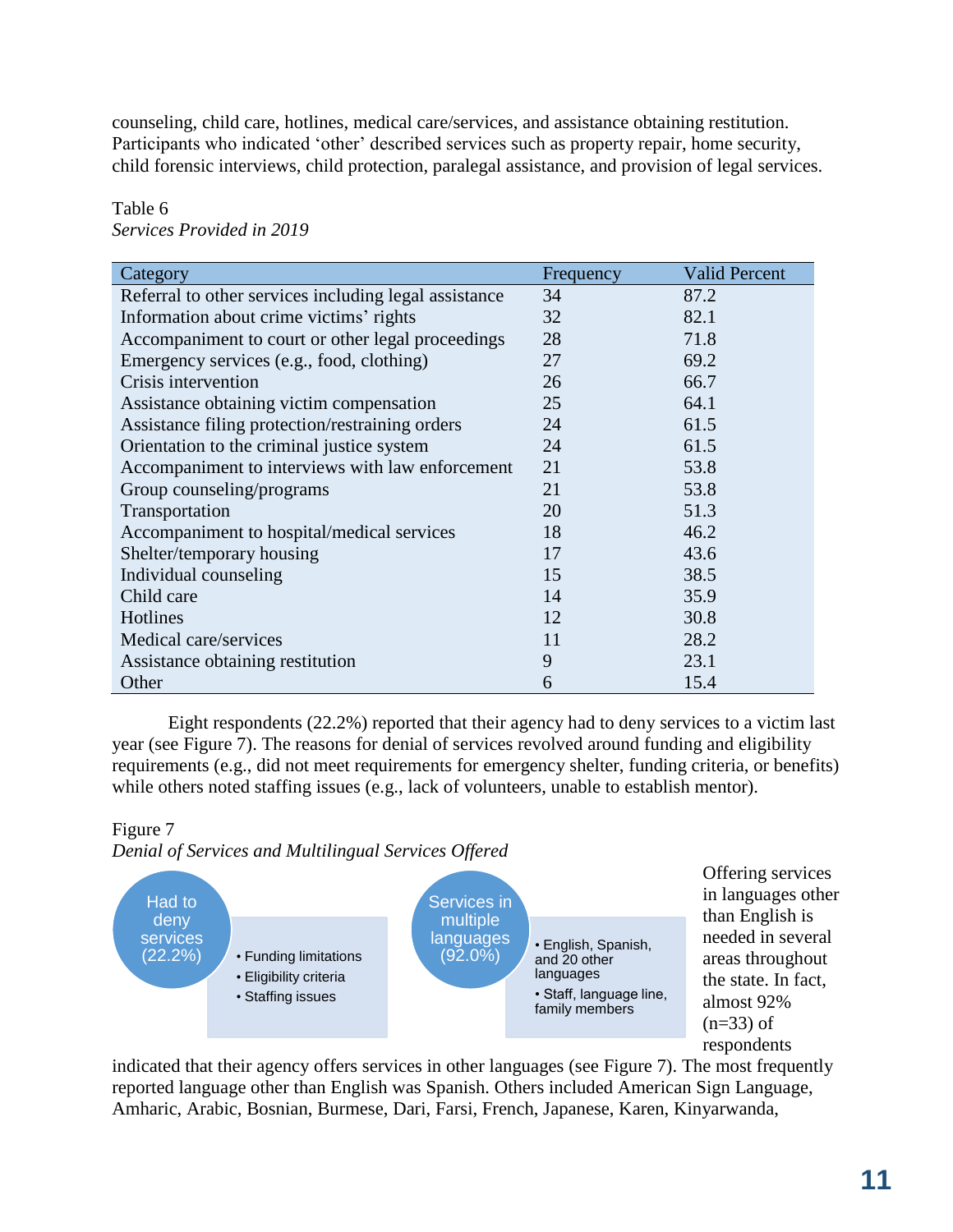Korean, Mandarin, Nepalese, Romanian, Russian, Swahili, Tigrinya, Ukrainian, and Vietnamese. When asked how they provide these services, participants listed in-house employees/volunteers, language line, and family members.

Engagement in activities outside of service provision was common (see Table  $7$ )<sup>7</sup>. The most frequently indicated was providing community education events or materials.

| Category                                          | Frequency | Valid % | This was       |
|---------------------------------------------------|-----------|---------|----------------|
| Provided community education events/materials     | 32        | 82.1    | followed by    |
| Attended victimization-related conferences        | 31        | 79.5    | attending      |
| Engaged in community prevention efforts           | 31        | 79.5    | victimization- |
| Provided training for personnel outside of agency | 28        | 71.8    | related        |
| None of these                                     |           | 2.6     | conferences,   |
| Other                                             |           | 2.6     | engaging in    |
|                                                   |           |         | community      |

#### Table 7 *Other Agency Activities in 2019*

prevention efforts, and providing training for personnel outside of the agency. Only one respondent indicated that their agency does not engage in any of these activities and one listed animal assistance as an additional activity.

Respondents were asked to describe, via an open-ended question, their agency's greatest achievement(s) in 2019 (see Figure 8).

#### Figure 8 *Greatest Achievement in 2019*



Participants described a variety of successes including community engagement (e.g., advertising, community events including trainings), the addition of new programs or services (e.g., support group, expansion of services to other areas, increasing the number of available shelter beds, providing services to more crime victims) effective collaboration with other

agencies, acquisition of additional resources (e.g., increasing the number of volunteers or staff, securing additional funding sources, increasing donations) and expanded outreach to marginalized populations (e.g., Indigenous, Latinx).

l <sup>7</sup> Percentages do not total 100% as respondents were able to select more than one answer.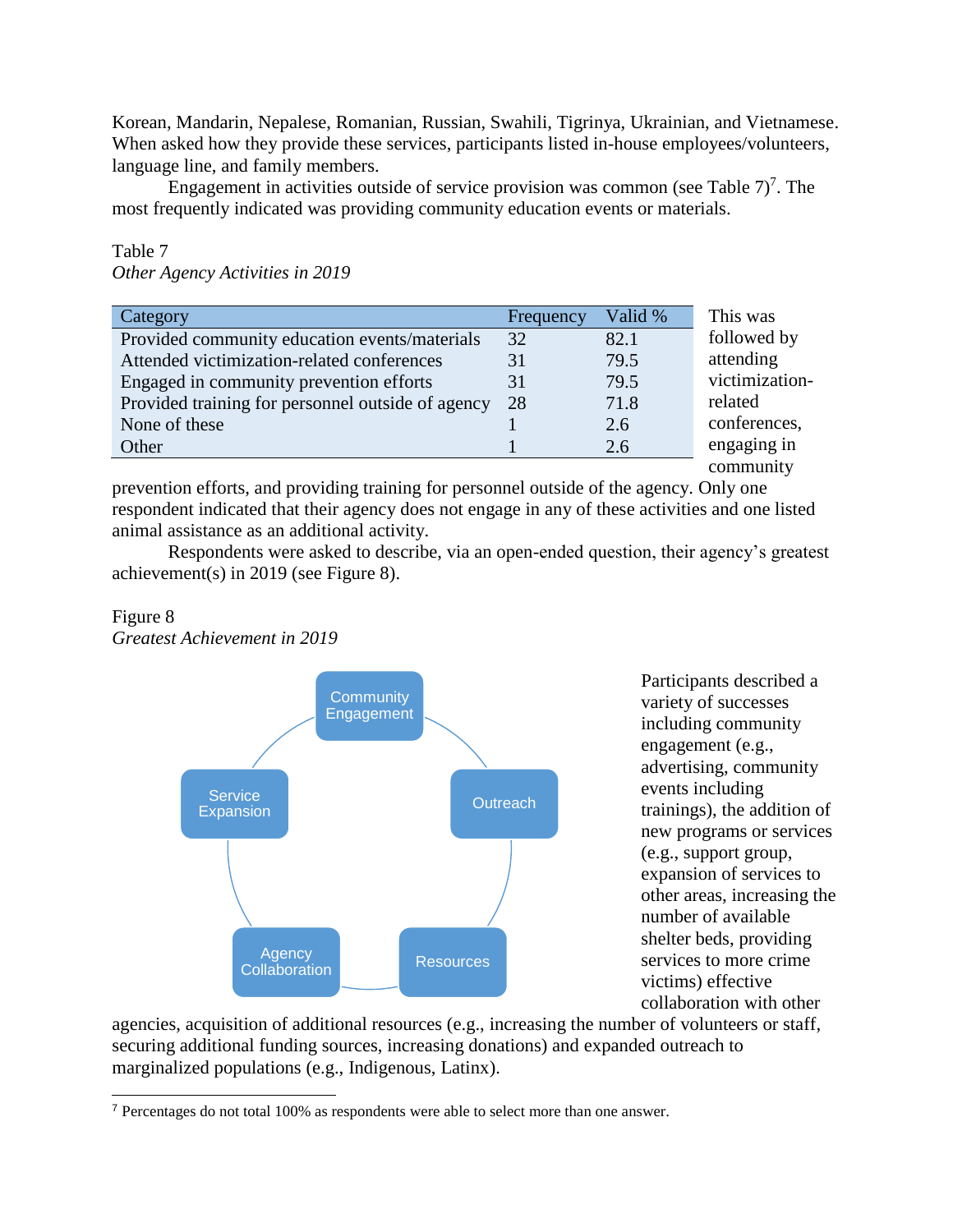#### **Needs and Barriers**

In addition to services that were provided in 2019, respondents were asked if there were any services they would have liked to provide, but were unable to due to limited resources or other barriers. The number of needed services ranged from 0-7 (average=0.75) with 36.1% of participants reporting one or more needed services. Among these agencies (n=13), the number of needed services ranged from 1-7 with an average of 2.08. In terms of the types of services needed, the 'other' category was the most frequently and included responses of safe housing for minors, transitional housing, permanent housing, and the same services to more people (see Table 8)<sup>8</sup>. Three agencies each indicated a need for emergency services, shelter/temporary housing, and individual counseling. One to two respondents selected accompaniment to court or other legal proceedings, assistance obtaining victim compensation, medical care/services, referral to other services including legal assistance, crisis intervention, accompaniment to interviews with law enforcement, group counseling/programs, transportation, accompaniment to hospital/medical services, and hotlines.

| Category                                              | Frequency      | Valid $\%$ <sup>1</sup> |
|-------------------------------------------------------|----------------|-------------------------|
| Other                                                 | 5              | 12.8                    |
| Emergency services (e.g., food, clothing)             | 3              | 7.7                     |
| Shelter/temporary housing                             | 3              | 7.7                     |
| Individual counseling                                 | 3              | 7.7                     |
| Accompaniment to court or other legal proceedings     | $\overline{2}$ | 5.1                     |
| Assistance obtaining victim compensation              | 2              | 5.1                     |
| Medical care/services                                 | 2              | 5.1                     |
| Referral to other services including legal assistance |                | 2.6                     |
| Crisis intervention                                   |                | 2.6                     |
| Accompaniment to interviews with law enforcement      |                | 2.6                     |
| Group counseling/programs                             |                | 2.6                     |
| Transportation                                        |                | 2.6                     |
| Accompaniment to hospital/medical services            |                | 2.6                     |
| Hotlines                                              |                | 2.6                     |

#### Table 8

l

| Needed Services but Unable to Provide in 2019 |  |  |  |
|-----------------------------------------------|--|--|--|
|                                               |  |  |  |

Participants were asked several questions about specific service provision barriers faced by their agency. The first provided a list of barriers from which to choose. Across all agencies, the number of barriers ranged from 0-6 with an average of 2.64. Almost 42% of respondents selected three or more barriers. Among these agencies  $(n=15)$ , the number ranged from 3-6 with an average of 5.00. Nearly half of all respondents selected lack of community awareness of services as a barrier faced by their agency (see Table  $9)^8$ . Fourteen participants indicated restrictions on use of funding and 11 selected rurality or geographic isolation.

<sup>8</sup> Percentages do not total 100% as agencies were able to select more than one answer.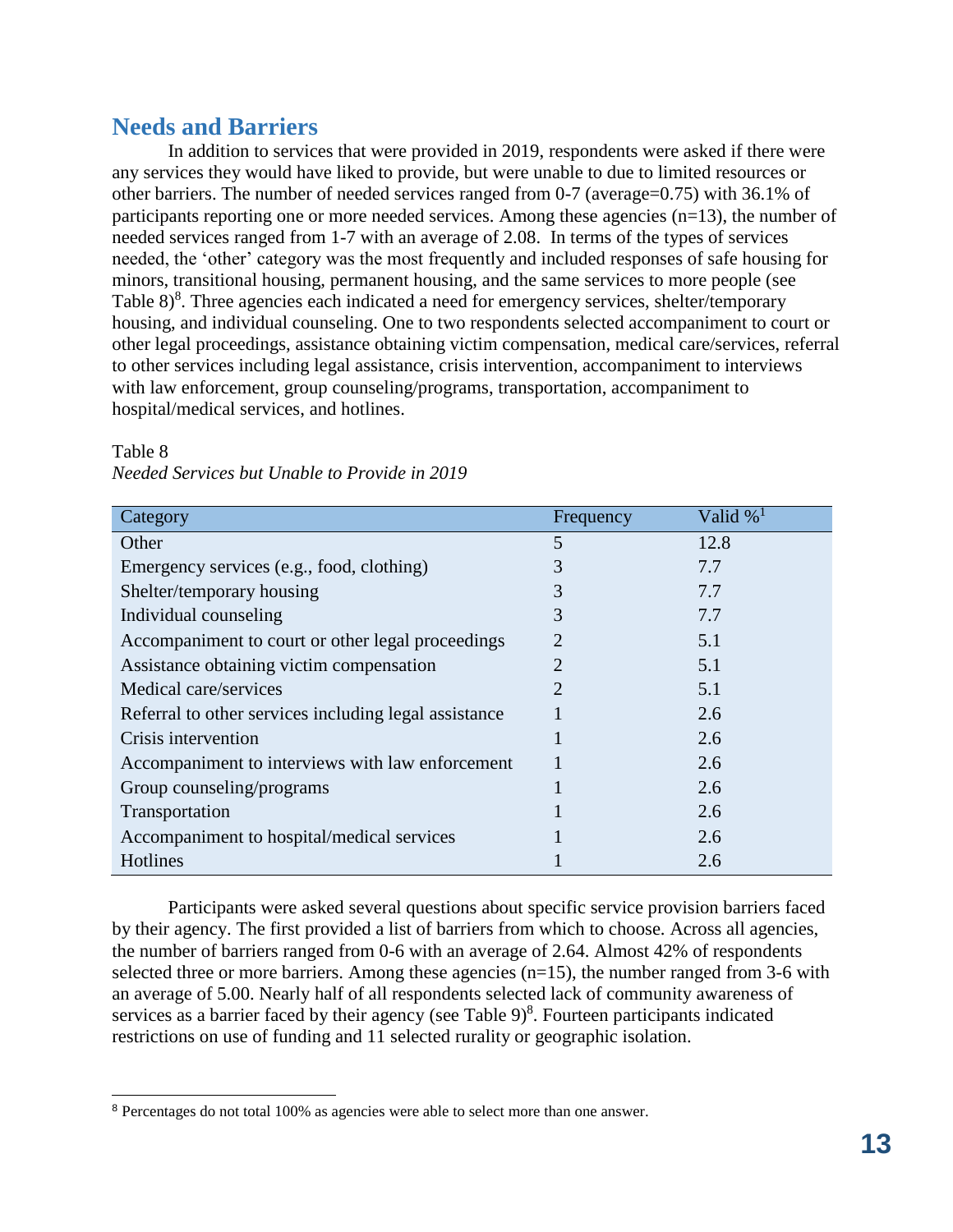Table 9 *Barriers in 2019*

| Category                                       | Frequency | Valid % | Six to nine                             |
|------------------------------------------------|-----------|---------|-----------------------------------------|
| Lack of community awareness of services        | 17        | 43.6    | participants each                       |
| Restrictions on use of funding                 | 14        | 35.9    | selected non-English                    |
| Rurality/geographic isolation                  | 11        | 28.2    | speaking victims, lack                  |
| Non-English speaking victims                   | 9         | 23.1    | of referrals from law                   |
| Lack of referrals from law enforcement         | 8         | 20.5    | enforcement, lack or                    |
| Lack or shortage of volunteers                 | 8         | 20.5    | shortage of volunteers,                 |
| Employee/volunteer training needs              | 6         | 15.4    | and employee or                         |
| Lack of referrals from other service providers | 5         | 12.8    | volunteer training<br>needs. Additional |
| Other                                          |           | 12.8    | barriers, selected by                   |
| Lack or shortage of employees                  |           | 10.3    | four to five                            |
| Lack of community support                      |           | 10.3    | respondents each,                       |
| Victim legal/immigration status                |           | 10.3    | included lack of                        |

referral from other service providers, other (e.g., housing, lack of community resources, transportation), lack or shortage of employees, lack of community support, and victim legal/immigration status.

Next, respondents were asked which barrier(s) impacted their agency the most in 2019 (see Figure 9). The most frequently indicated was funding issues (n=9), including restrictions on what monies can be used for, access to funding sources, and information about funding sources.

#### Figure 9 *Most Impactful Barriers in 2019*



Community-related issues were also commonly described  $(n=8)$ , including community awareness of services, community support, and limited community resources such as housing. Lack of volunteers or employees was

reported by seven participants and six described issues related to rurality and geographic isolation. The remaining barriers (n=5) related to referrals and resources including lack of referrals from law enforcement and medical providers, decrease in refugee arrivals, and non-English speaking victims.

Additional analyses were run to examine relationships among variables. More specifically, we sought to determine if there were any significant relationships among agency type, county location, service area, needed services, and barriers faced. These variables were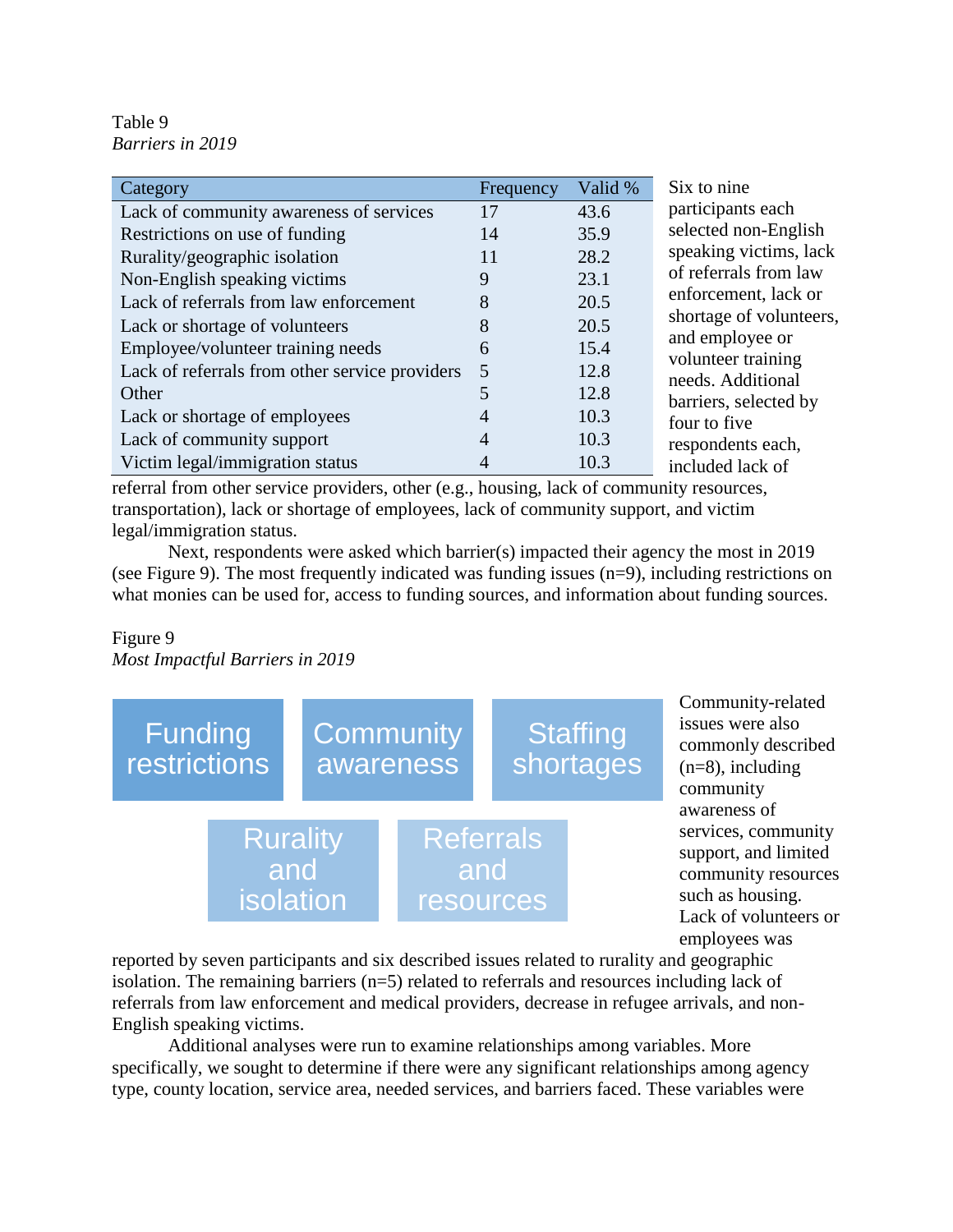chosen based on the findings of previous research on victim service provision in Idaho (Growette Bostaph et al., 2015). Recall that the average number of barriers reported was 2.64. Thus, we examined agencies with less than three barriers compared to those with three or more barriers (approximately above and below the average). A number of relationships were found to be significant (see Table 10).

#### Table 10 *Cross-Tabulation of Agency Type, Location, Service Area, and Barriers*

|                        | Reported 3+ Barriers                                                                                                      | <b>Statistic</b>      |
|------------------------|---------------------------------------------------------------------------------------------------------------------------|-----------------------|
| Agency Type            | 90.0% of community-based agencies<br>23.0% of all other types of agencies                                                 | $\gamma^2$ = 13.308** |
| <b>Agency Location</b> | 83.3% of agencies in non-metro areas<br>56.3% of agencies in metro areas                                                  | $\chi^2$ = 4.377*     |
| Service Area           | 58.8% of agencies whose service area is $\geq$ 50% non-metro<br>25.0% of agencies whose service area is $<$ 50% non-metro | $\chi^2$ = 3.860*     |

 $*p<.05, **p<.001$ 

Agencies that were identified as community-based victim service agencies were significantly more likely to report facing three or more barriers. Across all community basedagencies, 90.0% reported three or more barriers compared to only 23.0% of all other agency types. Agency location was also significant such that 83.3% of agencies located in non-metro counties reported three or more barriers compared to 56.3% of agencies in metro counties. In terms of service area, 58.5% of agencies whose service area is comprised of 50% or more nonmetro counties reported three or more barriers, compared to 25.0% of agencies whose service area is less than 50% non-metro. These analyses suggest that community-based agencies, agencies located in non-metro counties, and agencies whose service area includes primarily nonmetro counties experience more barriers to service provision.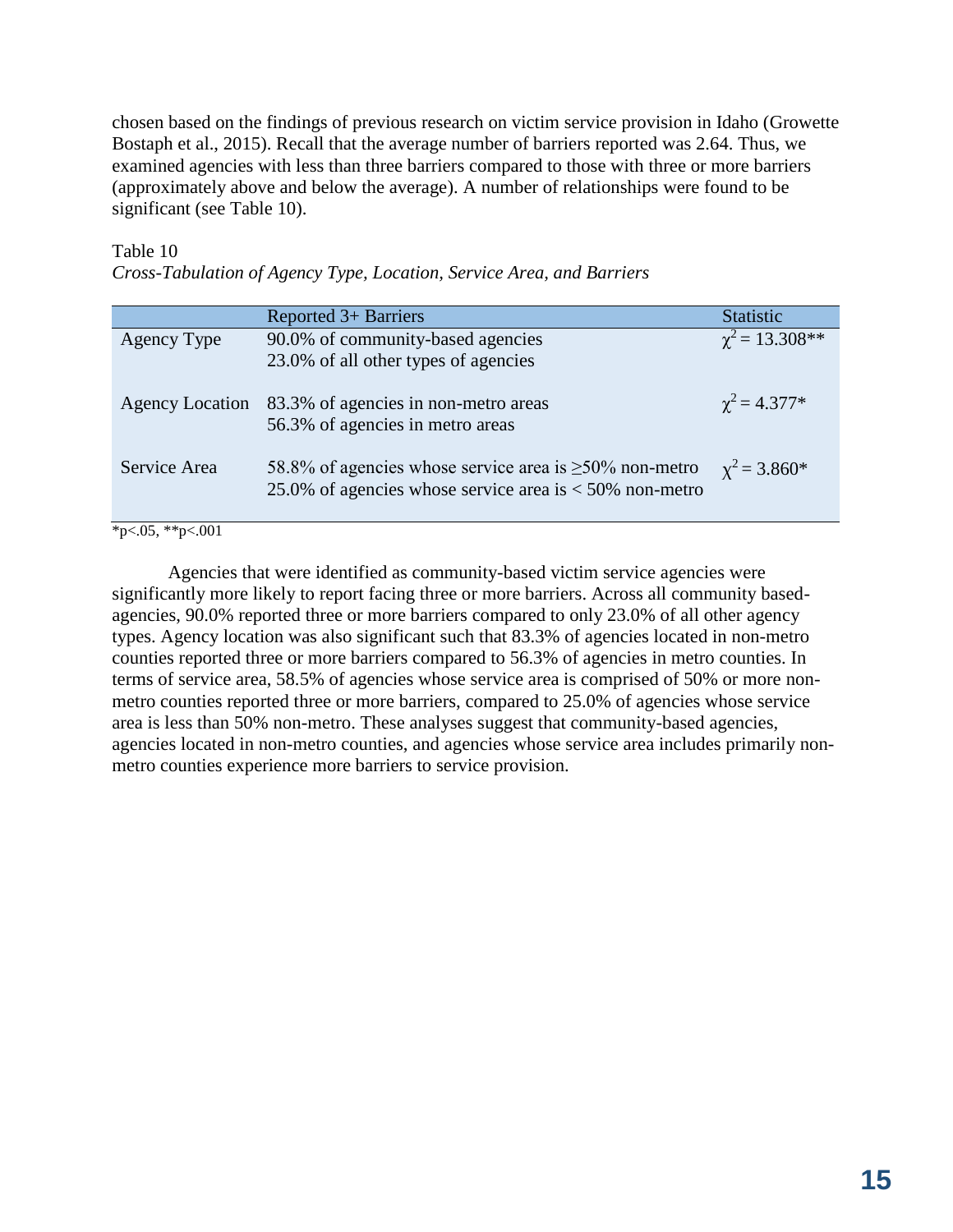## **Summary and Recommendations**

The purpose of this study was to gather information from crime victim service providers across Idaho. To that end, an online survey was administered to examine agency characteristics, populations served, services provided, and needs and barriers in 2019. Based on information provided by the Idaho Council on Domestic Violence and Victim Assistance (ICDVVA) and the Idaho Coalition Against Sexual and Domestic Violence (ICASDV), and internet searches of victim witness programs, survey invitations were sent to 103 email addresses. After several months of data collection, there were 36 surveys appropriate for analysis. While this response rate is consistent with online survey research, it is unfortunate that more agencies across the state did not participate in the study. Nevertheless, the findings provide important insight into crime victim service provision in Idaho and point to several recommendations. With few exceptions, the findings and recommendations are similar to those offered in an earlier assessment of crime victim services in Idaho (Growette Bostaph et al., 2015).

#### **Funding**

Across survey responses, issues related to funding were mentioned quite often. These issues revolved around two main areas: restrictions on how monies can be used and information about funding sources. In regard to the former, respondents described that restrictions on how funds can be used (e.g., only for certain types of crime victims or specific services) hindered their ability to effectively serve victims. In some cases, these restrictions resulted in the agency having to deny services. This begs the question of whether these victims were able to receive the services they needed elsewhere. Second, a few participants noted that they were not aware of funding provided by the ICDVVA and other entities and a few mentioned confusion about eligibility requirements. Thus, the following recommendations are offered:

**Recommendation #1:** Provide state-appropriated funding for crime victim services in Idaho which could offer flexibility in how monies are used in order to address restriction barriers routinely encountered with federal funds and promote the delivery of timely and appropriate services to all crime victims in Idaho.

**Recommendation #2:** Collaborate with crime victim service agencies across the state to gain a better understanding of specific fund restrictions in order to identify proactive strategies to reduce these barriers.

**Recommendation #3:** Enhance the advertisement of funding opportunities to reach victim service providers across the state and clarify eligibility requirements.

#### **Training**

The majority of respondents indicated that training was required for staff members who provide direct services to crime victims. While the specifics of these training requirements varied, many indicated a need for *additional* training opportunities. These needs related to both how training is offered, in addition to which training is offered. Suggestions included offering free multidisciplinary training opportunities across the state (e.g., not just in Boise); increasing the availability of self-paced, online trainings; and varying the content of those trainings to include topics such as advanced training, coordinated community response, human trafficking, meeting the needs of marginalized communities, self-care, strategic planning, system processes, requirements of other agencies and services (e.g., crime victim compensation, civil protection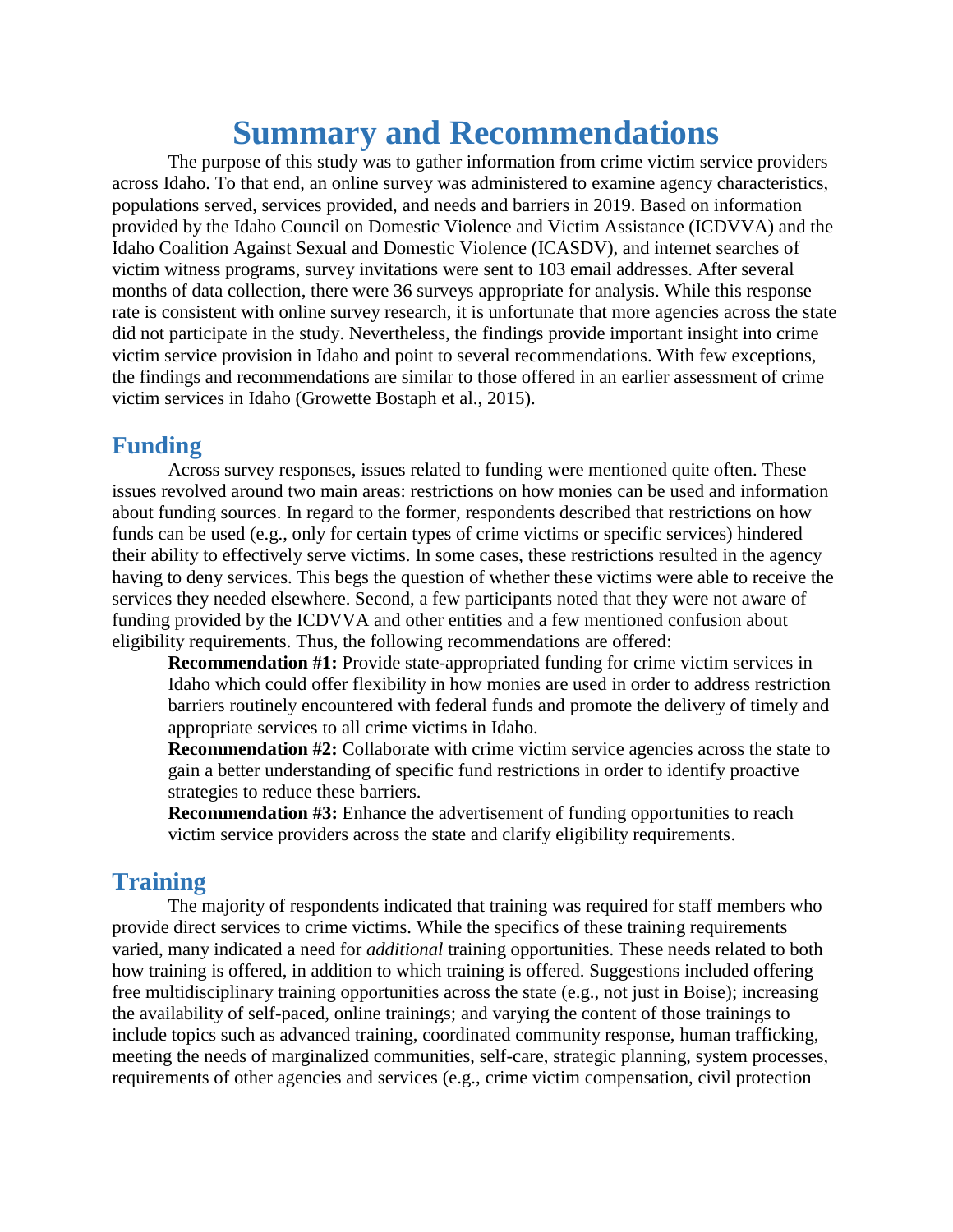orders), male victimization, and trauma-informed services. These findings resulted in three main recommendations:

**Recommendation #4**: The primary training providers in the state (e.g., ICDVVA, ICASDV, Idaho Victim Witness Association [IVWA]) should work together to expand upon the variety of ways in which training is offered to include free trainings; in-person opportunities across the state; and self-paced, online training modules.

**Recommendation #5**: Training providers should coordinate to promote the availability of training on a variety of topics based on agency needs. Sending out a short survey on an annual or biennial basis to assess agency training needs would help to provide direction on what topics should be covered.

**Recommendation #6**: Gather and disseminate information to service providers about the availability of online training opportunities through organizations such as the Office for Victims of Crime and the National Organization for Victim Assistance.

#### **Evaluation**

Periodic evaluation of services and processes is important for any agency in order to identify areas for improvement and expand upon services as needed. Evaluations can be conducted in many forms and can include self-evaluations, as well as assessments provided by others. For victim service agencies, assessments provided by others (e.g., crime victims served) are crucial to ensure that services are being provided appropriately and needs are being met. While the majority of respondents who completed this survey indicated that their agency administers victim satisfaction surveys, a little over one-third did not. In addition, only about one-third of participants indicated that their agency conducts any other type of evaluation. As such, the following recommendations are offered:

**Recommendation #7**: Crime victim service providers should be encouraged, or required where appropriate, to administer satisfaction surveys on an on-going basis. Reports of the results should be assessed in conjunction with other required reporting in order to determine whether changes are needed to improve service provision and use of resources. **Recommendation #8**: Encourage service providers to utilize the online crime victim survey currently being administered as a part of the *Biennial Report on Victimization & Victim Services.* The benefits of this are two-fold: (1) the use of one, on-going survey instrument enhances the generalizability of the findings across the state and enables the analysis of trends over time; and (2) a report of survey results for victims who received services from any given agency can be provided which removes the onus of data collection and analysis from agencies.

**Recommendation #9**: Provide crime victim service agencies with information and resources to conduct evaluations, which can help to improve services, as well as promote the efficient use of valuable agency resources. The ICDVVA and other entities should provide information, such as a series of webinars, on conducting in-house evaluations and partnering with institutions of higher education or independent researchers for assistance.

#### **Populations Served**

The survey assessed which populations agencies served in 2019 in terms of crime type, underserved/vulnerable status, and geographic area. As expected based on previous research (e.g., Growette Bostaph et al., 2015), the most frequently served crime victim types included domestic/intimate partner violence, child abuse, and adult sexual assault. However, several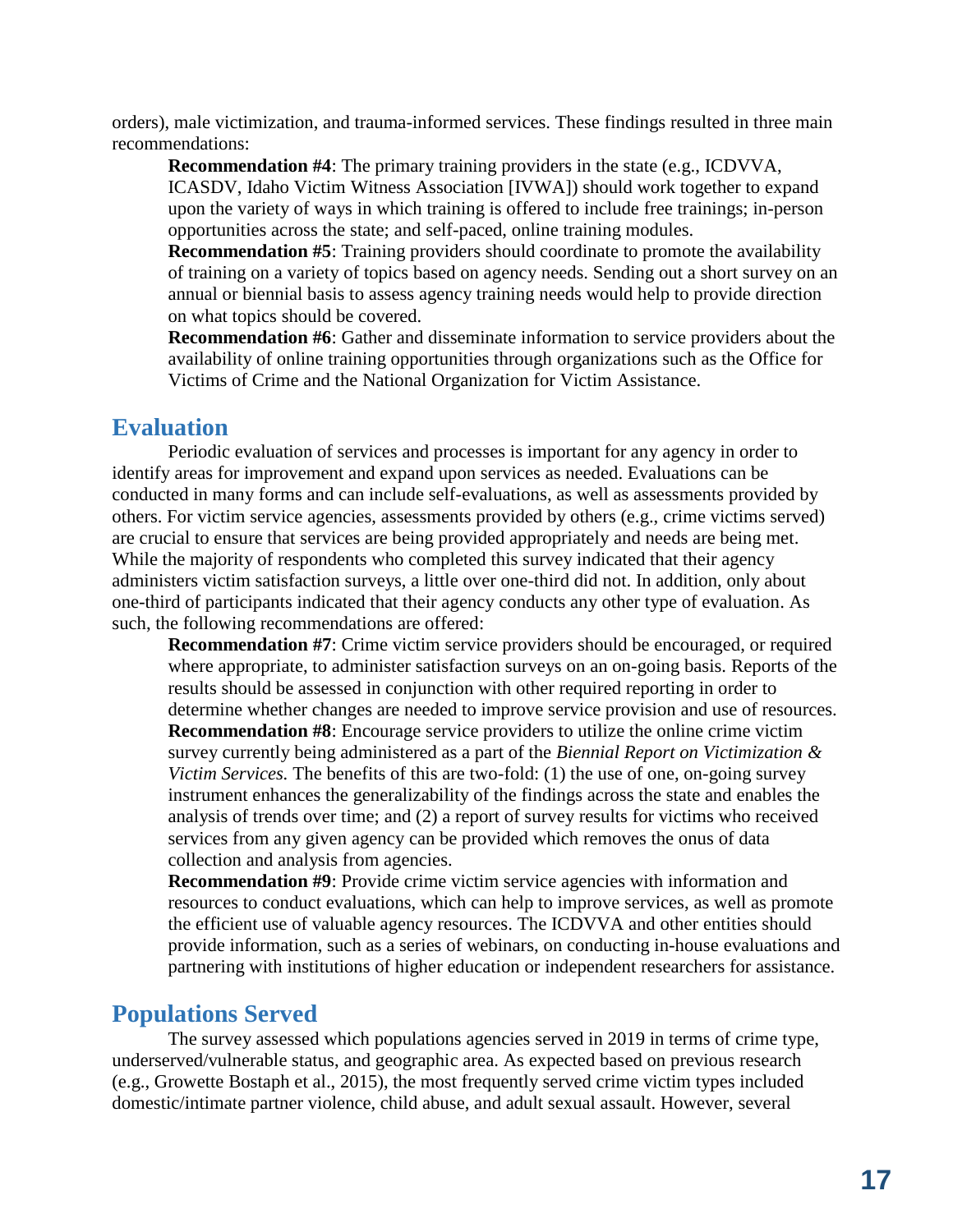agencies served a variety of other crime victims (e.g., stalking, homicide survivors, economic/property crimes, DUI, human trafficking). In addition, providing services to underserved and vulnerable populations was quite common with most agencies serving an average of 10 of these populations (e.g., children, Hispanic/Latinx, LGBTQ, non-English speaking, undocumented, refugees, people with disabilities). The wide range of populations served highlights the need for a diverse array of services and innovative ways to meet the needs of all crime victims. In terms of service area, many agencies serve counties that are more rural, which results in a host of additional challenges such as the distance needed to travel for services and availability of public transportation and other community resources. These findings point to a number of important recommendations:

**Recommendation #10**: Continue to provide appropriate services to crime victims who most frequently seek assistance (e.g., domestic/intimate partner violence, child abuse, adult sexual assault).

**Recommendation #11**: Expand outreach and service provision to other crime victims who may have unique needs or be less aware of services (e.g., stalking, elder abuse, teen dating violence, homicide survivors, non-intimate partner assault, economic or property crimes, DUI, human trafficking, hate crime). Partnering with and encouraging referrals from criminal justice and other social service agencies would be helpful in this regard. **Recommendation #12**: Continue efforts to reach vulnerable and underserved

communities across the state including children and teens, Hispanic/Latinx, non-English speaking, people with disabilities, LGBTQ, elderly, people with mental health issues, college students, Indigenous, and other marginalized groups.

**Recommendation #13**: Expand efforts to reach migrant, refugee, and undocumented communities. Evaluate innovative ways to provide outreach to these populations that are often fearful of seeking services.

**Recommendation #14**: Continue outreach to rural communities and consider ways to mitigate the obstacles of geographic isolation such as distance from service providers and lack of public transportation and other community resources.

**Recommendation #15**: Organize a summit of stakeholders (e.g., ICDVVA, ICASDV, IVWA, victim service agencies) to evaluate potential solutions to reaching and serving migrant, refugee, undocumented, and rural communities.

#### **Service Provision and Needs**

Crime victim service agencies often provide a wide range of services, many of which would not be available to crime victims anywhere else. The participants in this survey were no exception with most reporting that their agency provides 10 or more different services, the most common of which included referral to other services including legal assistance, providing information about crime victims' rights, accompaniment to court or other legal proceedings, emergency services, crisis intervention, and assistance obtaining restitution. In addition, the majority of respondents (92%) indicated that their agency provides services in other languages besides English. However, there were a number of other services which were less frequently provided but are often needed by crime victims. These include shelter/housing, individual counseling, and child care. Shelter/housing and child care are often important needs for crime victims, particularly those affected by domestic/intimate partner violence. Individual counseling can be crucial for recovery from trauma and has been cited as one of the most needed services by Idaho crime victims (Growette Bostaph et al., 2015). In fact, in terms of services that were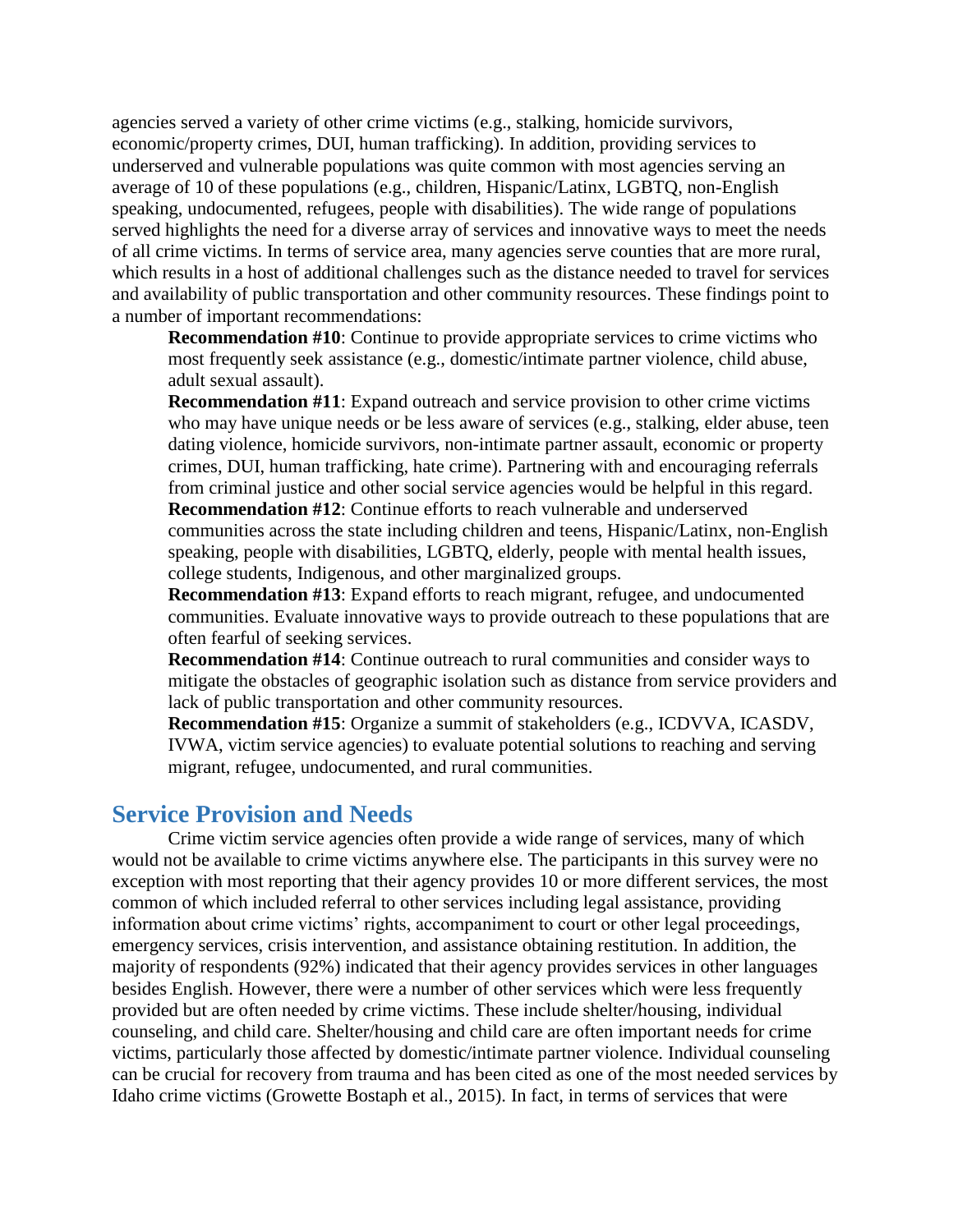needed in 2019 but unable to be offered, the most frequently indicated included housing, emergency services, and individual counseling. Two recommendations stem from these findings:

**Recommendation #16**: Continue to provide valuable services to victims of crime and periodically assess services to ensure that resources are being used to provide the most needed, evidence-based, and trauma-informed services.

**Recommendation #17**: Investigate funding and/or agency collaboration opportunities to expand the availability of shelter/housing resources, child care, and individual counseling services where needed.

#### **Barriers**

One of the most important topics examined was barriers faced in serving crime victims. Participants reported a number of barriers to service provision with the most frequent being restrictions on funding, community awareness and support, staffing shortages, rurality and geographic isolation, and referrals from other providers. The first of these was addressed in Recommendation #1 above and again in Recommendation #20 below. Further analysis revealed that agencies were more likely to experience three or more barriers if they were a communitybased victim service agency, located in a non-metro county, or included a service area which was 50% or more non-metro. Thus, these findings suggest that barriers to crime victim service provision are common across Idaho (only seven respondents indicated that their agency did not face any of the listed barriers), but disproportionately affect community-based service agencies and agencies whose locations or service areas are in more rural regions. In response to these findings, the following recommendations are offered:

**Recommendation #18**: Promote interagency collaboration through the formation of Community Coordinated Response teams or other initiatives in order to enable information and resource sharing among agencies, and bolster community awareness and support.

**Recommendation #19**: Gather and disseminate information to crime victim service agencies about funding resources and innovative ways to compensate, attract, and retain high quality personnel.

**Recommendation #20**: Provide additional funding and support to agencies impacted by service provision barriers, particularly community-based victim service agencies and agencies located in, or serving, more rural areas.

## **Conclusion**

In 2019*,* it estimated that there were over 5.8 million violent crime victimizations and nearly 13 million property crime victimizations in the United States (Bureau of Justice Statistics, 2020). While only a portion of those occurred in Idaho, the need for high quality crime victim service provision is clear. The services provided by these agencies are paramount in helping victims to heal from trauma. The results of this survey, as well as *Crime Victims in Idaho: An Assessment of Needs and Services* (Growette Bostaph et al., 2015), reveal the successes of agencies across the state, but also the barriers faced in providing high quality services to crime victims. The recommendations provided in this report are meant to highlight these challenges and offer suggestions for how crime victim service provision could be improved to better address the needs of all crime victims in Idaho.